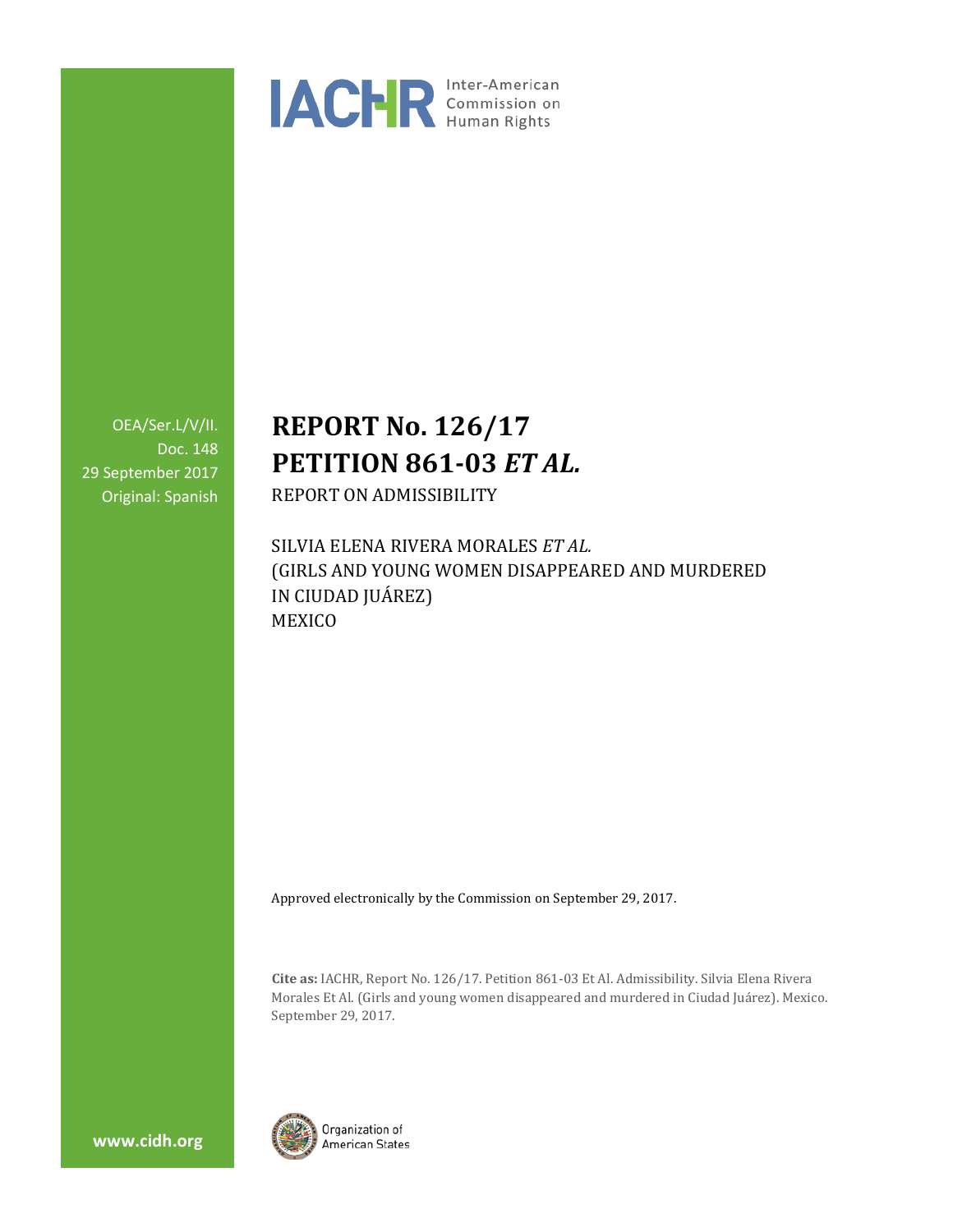# **REPORT No. 126/17[1](#page-1-0) PETITION 861-03** *ET AL.* REPORT ON ADMISSIBILITY SILVIA ELENA RIVERA MORALES *ET AL.* (GIRLS AND YOUNG WOMEN DISAPPEARED AND MURDERED IN CIUDAD JUÁREZ) MEXICO SEPTEMBER 29, 2017

# **I. INFORMATION ABOUT THE PETITION**

| <b>Petitioning party:</b> | P-861-03: Ramona Morales Huerta, Centro para el                    |
|---------------------------|--------------------------------------------------------------------|
|                           | Desarrollo Integral de la Mujer (CEDIMAC, by the                   |
|                           | Spanish acronym) and Robert F. Kennedy Human                       |
|                           | Rights (RFKHR) <sup>2</sup>                                        |
|                           | P-425-07: Juana Rodríguez Bermúdez, CEDIMAC                        |
|                           | and RFKHR                                                          |
|                           | P-443-07:Soledad Aguilar, Mario Lee,<br>Red                        |
|                           | Ciudadana de No Violencia y Dignidad Humana                        |
|                           | (RCNVDH, by the Spanish acronym), CEDIMAC and                      |
|                           | <b>RFKHR</b>                                                       |
|                           | P-444-07: Paula Flores Bonilla, RCNVDH, CEDIMAC                    |
|                           | and RFKHR                                                          |
|                           | P-470-07: Irma Pérez, RCNVDH,CEDIMAC and                           |
|                           | <b>RFKHR</b>                                                       |
|                           |                                                                    |
|                           | P-928-07: Julia Caldera, RCNVDH, CEDIMAC and                       |
|                           | <b>RFKHR</b>                                                       |
|                           | P-861-03: Silvia Elena Rivera Morales and Ramona                   |
|                           | Morales Huerta                                                     |
|                           | P-425-07: Brenda Berenice Delgado Rodríguez and                    |
|                           | Juana Rodríguez Bermúdez                                           |
| <b>Alleged victims:</b>   | P-443-07: Cecilia Covarrubias Aguilar et al.                       |
|                           | P-444-07: María Sagrario González Flores and                       |
|                           | Paula Flores Bonilla                                               |
|                           | P-470-07: Olga Alicia Carrillo Pérez and Irma Pérez                |
|                           | P-928-07: Maria Elena Chávez Caldera and Julia                     |
|                           | Caldera                                                            |
| <b>State denounced:</b>   | Mexico                                                             |
|                           | Articles 4 (Life), 5 (Humane Treatment), 8 (Fair                   |
|                           | Trial), 11 (Privacy), 17 (Family), 19 (Rights of the               |
| <b>Rights invoked:</b>    | Child), 24 (Equal Protection) and 25 (Judicial                     |
|                           | Protection) of the American Convention on Human                    |
|                           | Rights, <sup>3</sup> in relation to its Article 1.1 (Obligation to |
|                           | Respect Rights) and Article 7 of the Inter-American                |
|                           | Convention on the Prevention, Punishment and                       |
|                           |                                                                    |
|                           | Eradication of All Forms of Violence Against                       |
|                           | Women <sup>4</sup>                                                 |

<span id="page-1-3"></span><span id="page-1-2"></span><span id="page-1-1"></span><span id="page-1-0"></span><sup>1</sup> Pursuant to Article 17.2.a of the IACHR Rules of Procedure, Commissioner José de Jesús Orozco Henríquez, a Mexican national, did not participate in the discussion or the decision on this matter.

j

<sup>2</sup> On May 20, 2015, CEDIMAC informed the IACHR that Robert F. Kennedy Human Rights was included as a co-petitioner.

<sup>3</sup> Hereinafter "the Convention" or "the American Convention".

<sup>4</sup> Hereinafter "Convention of *Belém do Pará*."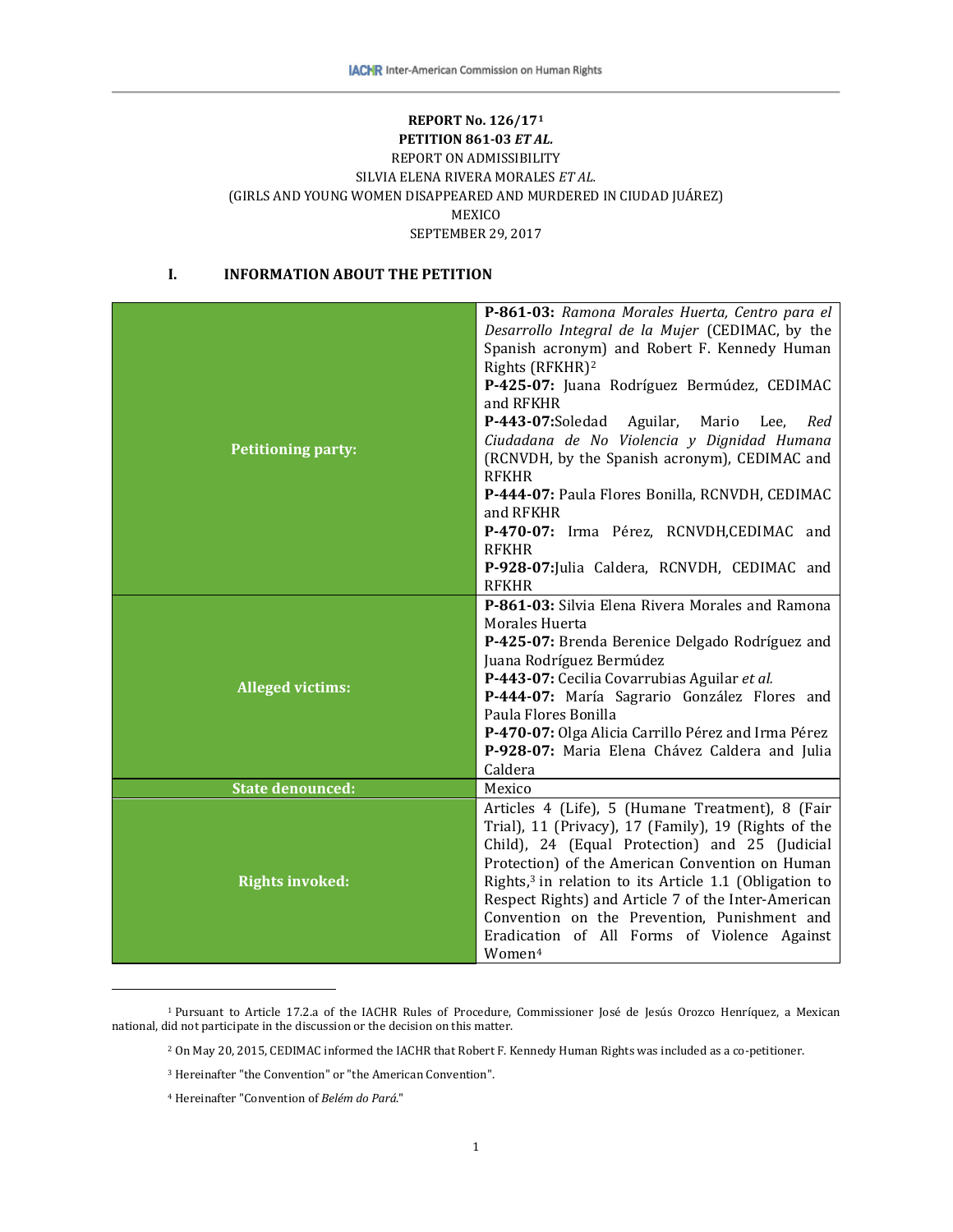# **II. PROCEDURE BEFORE THE IACHR[5](#page-2-0)**

| Date on which the petition was received:                                  | P-861-03: October 15, 2003                           |
|---------------------------------------------------------------------------|------------------------------------------------------|
|                                                                           | P-425-07: April 9, 2007                              |
|                                                                           | P-443-07: April 11, 2007                             |
|                                                                           | P-444-07: April 12, 2007                             |
|                                                                           | P-470-07: April 17, 2007                             |
|                                                                           | P-928-07: July 19, 2007                              |
| Additional information received at the at the<br>stage of initial review: | P-444-07: May 18, 2009                               |
| Date on which the petition was transmitted to                             | P-861-03: December 4, 2003                           |
|                                                                           | P-425-07: January 17, 2008                           |
|                                                                           | P-443-07: January 11, 2008                           |
| the State:                                                                | P-444-07: September 19, 2011                         |
|                                                                           | P-470-07: December 17, 2007                          |
|                                                                           | P-928-07: January 15, 2008                           |
|                                                                           | P-861-03: February 5, 2004                           |
|                                                                           | P-425-07: No observations were submitted             |
| Date of the State's first response:                                       | P-443-07: July 1, 2008                               |
|                                                                           | $P-444-07$ , $P-470-07$<br>and<br>$P-928-07:$<br>No. |
|                                                                           | observations were submitted                          |
|                                                                           | P-861-03: April 13 and March 19, 2014                |
|                                                                           | P-425-07: May 15, 2015                               |
| <b>Additional observations from</b><br>the petitioning party:             | P-444-07: December 1, 2011                           |
|                                                                           | P-470-07 and P-928-07: March 13, 2014 and            |
|                                                                           | September 29, 2015                                   |
|                                                                           | On all the petitions: May 20, 2015, April 7 and      |
|                                                                           | October 31, 2016                                     |
| <b>Additional observations from the State:</b>                            | P-861-03: April 1, 2005                              |

# **III. COMPETENCE**

| <b>Competence Ratione personae:</b> | Yes, in all the petitions                                                                                                                                                            |
|-------------------------------------|--------------------------------------------------------------------------------------------------------------------------------------------------------------------------------------|
| <b>Competence Ratione loci:</b>     | Yes, in all the petitions                                                                                                                                                            |
| Competence Ratione temporis:        | Yes, in all the petitions                                                                                                                                                            |
| <b>Competence Ratione materiae:</b> | Yes; American Convention (deposit of instrument of<br>ratification: March 24, 1981) and Convention of<br>Belém do Pará (deposit of instrument of ratification:<br>November 12, 1998) |

# **IV. ANALYSIS OF DUPLICATION OF PROCEDURES AND INTERNATIONAL** *RES JUDICATA***, COLORABLE CLAIM, EXHAUSTION OF DOMESTIC REMEDIES AND TIMELINESS OF THE PETITION**

| <b>Duplication of procedures and International res</b><br><i>iudicata</i> : | No                                                                                                                                                                                                                                                                                                                 |
|-----------------------------------------------------------------------------|--------------------------------------------------------------------------------------------------------------------------------------------------------------------------------------------------------------------------------------------------------------------------------------------------------------------|
| Rights declared admissible                                                  | Articles 4 (Life), 5 (Humane Treatment), 7 (Personal<br>Liberty), 11 (Privacy), 17 (Family), 19 (Child), 24<br>(Equal Protection) and 25 (Judicial Protection) of<br>the American Convention, in relation to its Article<br>1.1 (Obligation to Respect Rights) and Article 7 of<br>the Convention of Belém do Pará |

<span id="page-2-0"></span>5 The observations presented by each party were duly transmitted to the opposing party.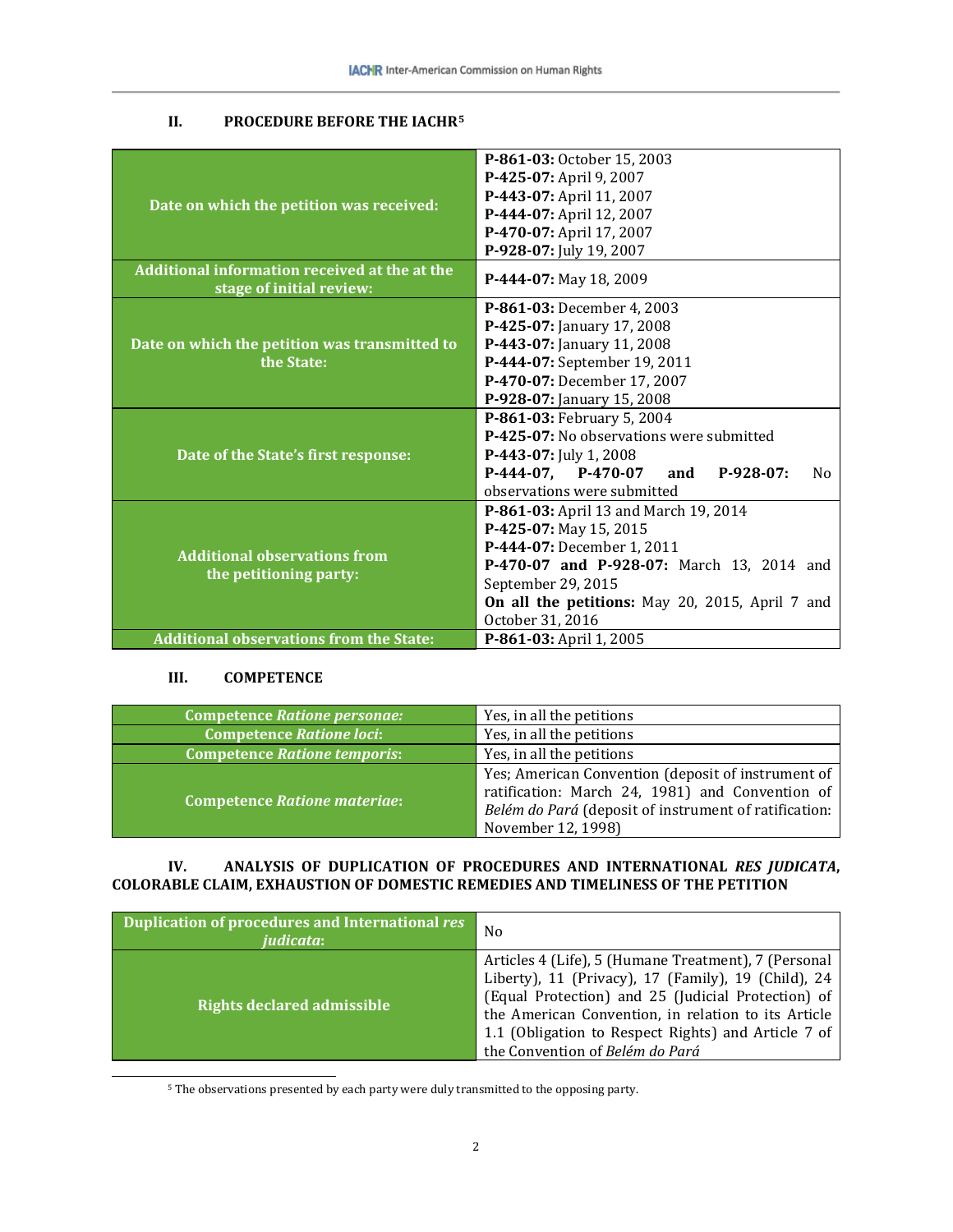| <b>Exhaustion of domestic remedies or .</b> | Yes; exception set forth in Article 46.2.c of the ACHR |
|---------------------------------------------|--------------------------------------------------------|
| applicability of an exception to the rule:  | applies                                                |
| Timeliness of the petition:                 | Yes; under the terms of Section VI                     |

# **V. ALLEGED FACTS**

#### Previous considerations

1. The six petitions considered in this report are connected to complaints filed by the mothers and the families of girls and young women disappeared and murdered in Ciudad Juárez, who, having filed protection mechanisms in the domestic system, were allegedly not granted appropriate answers by the State. Considering this and similar facts, by this report and following the petitioners' requests of April 7 and October 31, 2016, the IACHR decides to join petitions by virtue of Article 29.5 of its Rules of Procedure. Previously, on April 15, 2010, petitions P-470-07 and P-928-07 had been joined.

#### Arguments in common

2. The petitioners submit that in Ciudad Juárez, between 1995 and 2003, in a context of numerous murders and forced disappearances of women, in connection with a generalized situation of gender-based violence, a young woman aged 20 and seven girls and female adolescents aged between 24 days and 17 years were disappeared and murdered; that several were subjected to sexual violence, and that the authorities have failed to clarify the facts. They allege many irregularities in the long and unsuccessful criminal proceedings ever since the disappearances were reported. They claim that the authorities' actions have been deficient, that lines of investigation aimed at clarifying the facts and identifying the persons responsible were disregarded. They allege the fabrication of incriminatory evidence that ensures the impunity of the persons responsible, and the failure to prevent the repetition of patterns of femicide of girls and women. Besides, they claim that the information they received from the authorities was contradictory, even concerning extremely sensitive aspects as the identification of bone remains. They add that the young women's mothers and family members have been continuously scorned and aggressively treated by the authorities; they submit that they feel vulnerable and threatened, that many of them live in poverty and suffer serious health issues, and that they have had to confront the impunity of their daughters' murderers and rapists through a constant battle against the political, police and judicial authorities, including the prosecutors in charge of the criminal proceedings.

3. In this regard, the petitioners' claims concern alleged violations of the right to life and human treatment of the young women –most of whom were girls– who were not duly protected or searched for by the state authorities, to the detriment of their right to personal liberty. They also denounce the violation of the alleged victims and their relatives' rights to human treatment, due process of law, judicial protection, family, equal protection and privacy due to the Mexican State's failure to comply with its duty to act with due diligence in the face of the perpetrated crimes in order to investigate, prosecute and punish those responsible, all of the above to the detriment of the women's right to a life free of violence.

4. In turn, the State, in its reply to petitions P-861-03 and P-443-07, indicates that the phenomenon of murders in Ciudad Juárez presents particular difficulties which the State has tried to deal with from a multifactorial perspective and in cooperation with several national and international actors. It asserts that agents in charge of justice administration have filed numerous legal proceedings, which is evidenced by the creation of technical and specialized bodies for the research into the disappearance and murder of women. Moreover, it submits that a significant number of state agents have been suspended from work as a result of various administrative and criminal liabilities found in the processing of the criminal investigations; finally, that the domestic remedies have not yet been exhausted. Therefore, the State requests the Commission to consider the actions adopted to deal with the situation of Ciudad Juárez, and to declare the petitions inadmissible in view of the fact that the Mexican government has fully dealt with the complaints filed by victims' family members and relatives.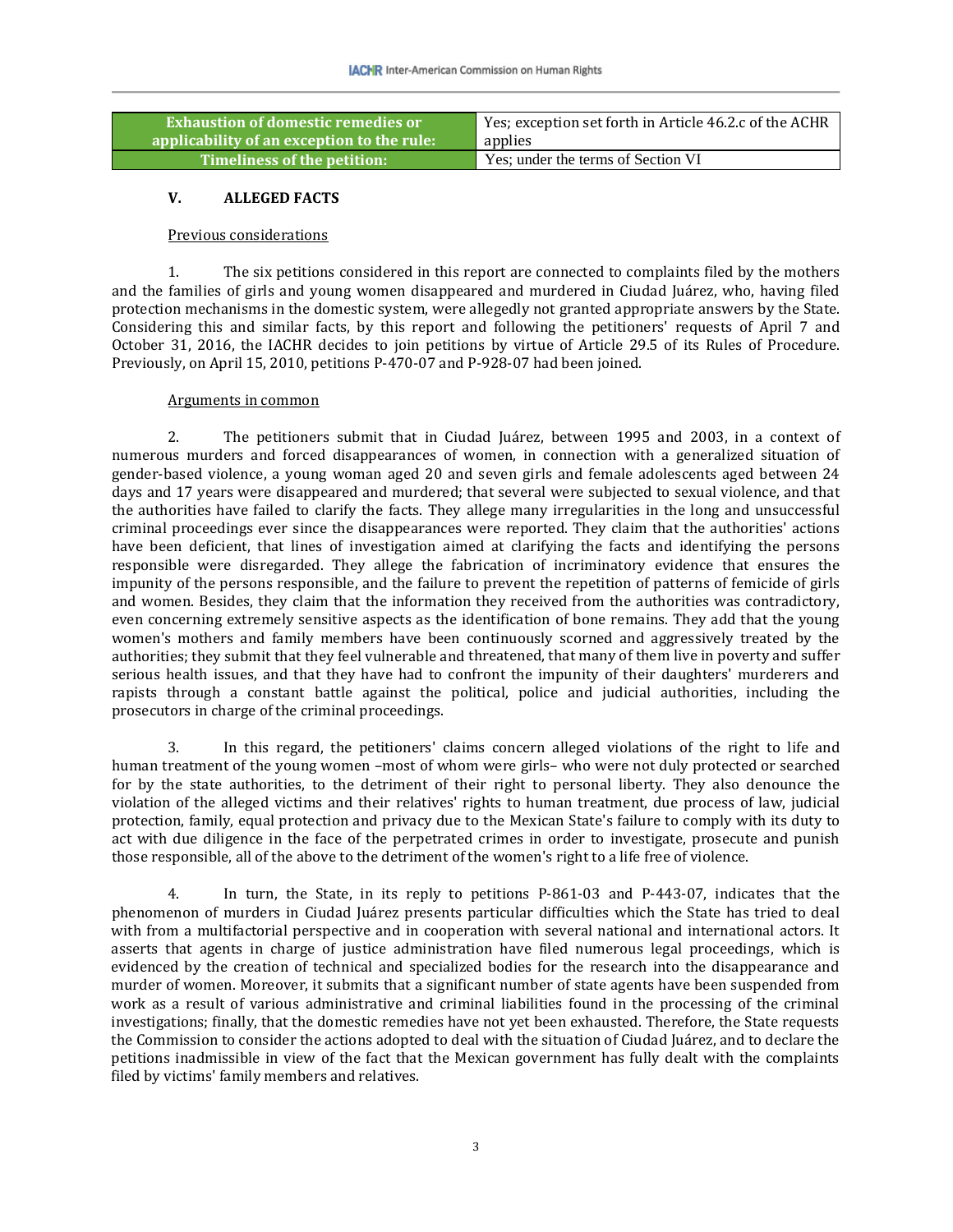# Specific arguments

# *P-861-03: Silvia Elena Rivera Morales' disappearance and murder*

5. The petitioning party submits that Silvia Elena Rivera Morales, aged 17, went missing on July 7, 1995, as a result of which preliminary investigation 13057/95 was open. On September 1, 1995, her body was found; thus criminal proceedings 110217060/95 were filed. The petitioner indicates that for over a decade the investigation revolved around the processing of arrest warrants against one of the suspects who died in 2006. In 2009, the Prosecution filed criminal proceedings against three individuals accused of similar criminal offenses.

6. Silvia Elena Rivera Morales' mother accuses the State of abuses against the family, as she asserts that since her daughter's disappearance was reported, police and government authorities slandered the young woman and her family, delaying the search and thwarting any possibility of finding her alive. She indicates that aggressions persisted through the identification process of her daughter's remains and each time the family tried to provide background information or request procedures. She claims that the criminal proceedings have been riddled with irregularities that have ensured the perpetrators' impunity, denouncing that for over a decade and without solid proof, the Public Prosecutor's Office attributed the offenses to only one person, dismissing other investigation lines and the background information that they as the family had provided in the proceedings and which contradicted the above theory. The petitioner adds that the Prosecution has not fixed the technical flaws that persist in the investigation and which were even mentioned by the court of appeals when it ruled on the remedies lodged regarding the arrest warrants. All these situations have caused constant damage and anxiety to her.

7. The State claims that there is an ongoing investigation, and that efforts were made to have an arrest warrant issued against a likely person responsible and to continue the expert hearings. The State therefore believes that the domestic legal remedies have not been exhausted and requests that the Commission find this petition inadmissible.

# *P-425-07: Brenda Berenice Delgado Rodríguez's disappearance and murder*

8. The petitioning party indicates that Brenda Berenice Delgado Rodríguez, aged 6 years, went missing on February 10, 2003; thus preliminary investigation 37/2003 was open. Her body was found on February 19, 2003 with signs of sexual violence and 19 stab wounds; as a result, criminal proceedings 4584/03 were filed. The petitioner submits that the authorities directed the investigation against the stepfather of the girl as the main suspect, an accusation which was found groundless by the court of appeals; and that the other suspect was only summoned to testify and no longer lives in that place.

9. Brenda Berenice Delgado Rodríguez's mother claims that after the girl was reported missing, police officers failed to search for her, making it impossible to find her alive. She asserts that her body was lifted with absolute negligence and that many expert analyses were not considered in the legal proceedings, that other fundamental expert analyses were not done or were undertaken years later. She also claims that the specialized Prosecutor's Office took more than eight months before taking the case and that during the first years the case was processed by more than five different agents of the Public Prosecutor's Office. The petitioner alleges that she herself and her mother were questioned, isolated, mistreated and emotionally tortured; that during the criminal proceedings, her domicile was searched; her son then aged 8 years, questioned; her cohabitant, beaten to incriminate himself. She asserts that the investigation was incomplete, that the facts have never been clarified, and that there is a persistent violation of her right to due process, since she has been unable to access the case file, all of which has ensured the impunity of the persons responsible.

10. To the date of analysis of this report, the State has not answered the request for observations timely transmitted and retransmitted by the IACHR in relation to said petition.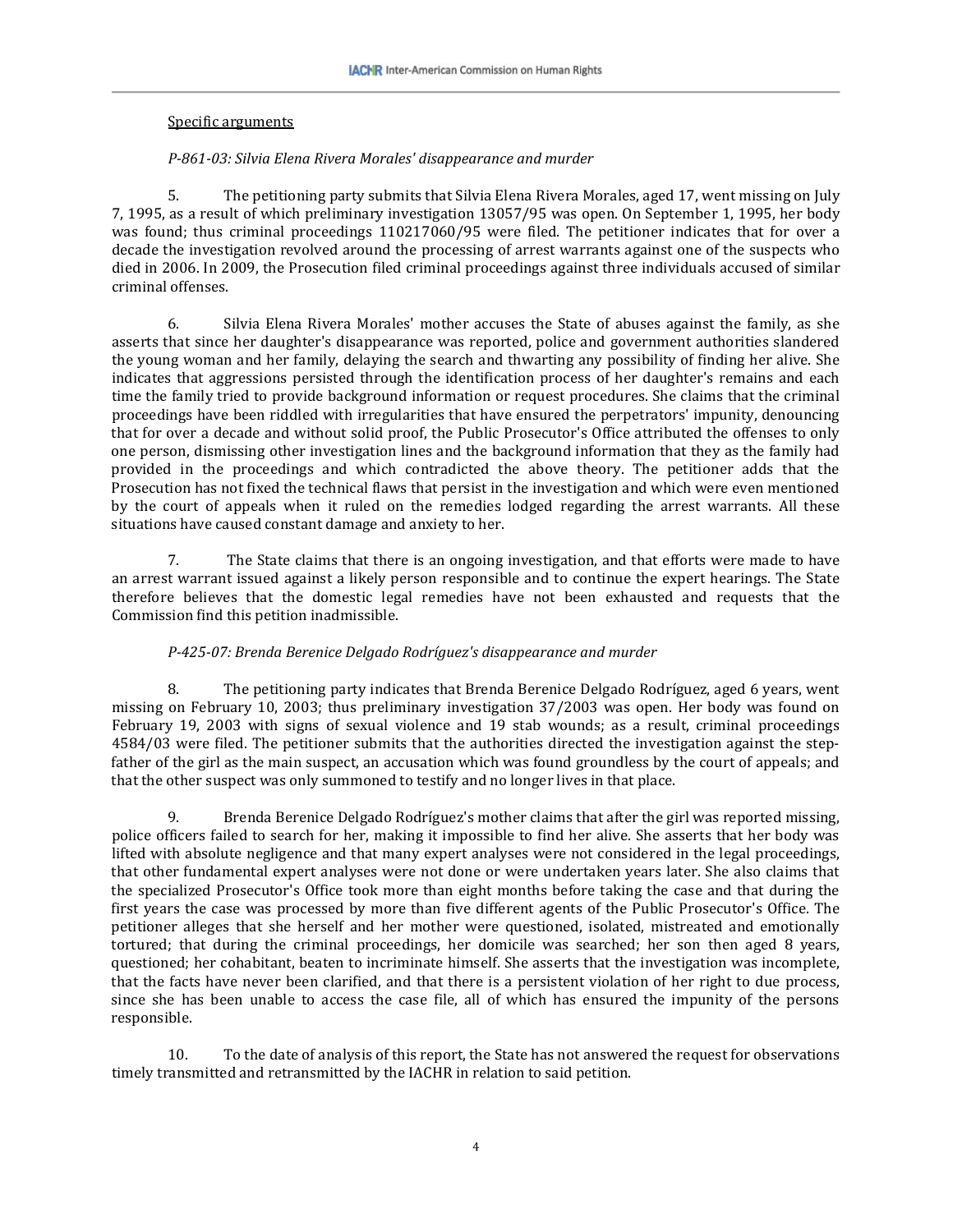# *P-443-07: Cecilia Covarrubias Aguilar's disappearance and murder and her daughter's disappearance*

11. The petitioning party indicates that Cecilia Covarrubias Aguilar, aged 16, and her daughter of 24 days old went missing on November 14, 1995 after a health check-up. On November 18, 1995, the young woman's body was found in Loma Blanca; criminal proceedings were therefore filed, but these were unsuccessful to determine the facts. The petitioners also indicate that the family members have lodged several and continued legal remedies in order to determine the whereabouts of the missing baby girl, all of which have been unsuccessful.

12. Cecilia Covarrubias Aguilar's mother and step-father claim that when the alleged victims' disappearance was reported, the officers at the Specialized Prosecutor's Office failed to prepare a report and mocked them, impeding that the alleged victims were found alive. Moreover, they assert that the authorities contacted them only when their daughter's body was found, and that at the identification of the body, police officers forced and mistreated the step-father so that he would incriminate himself. They claim that the threats and the acts of aggression have persisted in time; that the authorities failed to consider the background information provided by the family; and that they have been denied access to the case file, thus violating their right to due process of law and placing at risk the family members' physical integrity. Therefore, they accuse the State of numerous acts of negligence that have ensured that the persons responsible remain unpunished and perpetuated their grand-daughter's disappearance.

13. The State asserts that said disappearance report is not on their records and that there is no evidence of the alleged mistreatment to the young woman's step-father, and that there are ongoing investigations led by the Specialized Prosecutor's Office. It indicates that it continues pursuing all the investigation lines in order to find the murderer of Cecilia Covarrubias Aguilar, and her daughter. It also submits that the information provided by the family has always been taken into account, and that these were given a copy of the case file as well as financial aid. Lastly, it requests the Commission to declare this petition inadmissible, since the denounced violations are under investigation and will be punished by the Mexican State.

# *P-444-07: Maria Sagrario González Flores' disappearance and murder*

14. The petitioning party indicates that Maria Sagrario González Flores, aged 17 years, disappeared on April 16, 1998, which her family members immediately reported before the preventive police officers of Juárez municipality. On April 29, 1998, the young woman's body was found by accident in Loma Blanca, and preliminary investigation 9036/98 and case 61/2005 were filed.

15. Maria Sagrario González Flores' mother complains that, at the beginning, the authorities failed to record her report and that the Prosecutor's Office later issued a mistaken missing person report, making it impossible to find the young woman alive. She claims that when the body was found, she was not allowed to fully identify the remains; that throughout the years, many DNA tests were made, all of which produced different results partly given that the wrong body had been exhumed, a situation which has caused damage and uncertainty to her in view of the hopes that her daughter might be alive. She also indicates that she was not warned that by accepting financial aid from the State, she waived her right to new DNA tests and similar procedures, among other consequences. In addition, she alleges disregard for concrete clues, particularly those she provided. She asserts that in February 2005 Jose Luis Hernández Flores was arrested and that his testimonies were contradictory included details of the kidnap, rape and murder of the young woman and concerned other individuals who have not been identified. She indicates that on April 4, 2006 Hernández was sentenced for the criminal charges of rape and murder and that he was suddenly transferred to the prison in Jalisco, which hindered the undertaking of further procedures as well as reconstructing the crime scene to evidence the failures in the investigation. Finally, she denounces the authorities' intent to limit her access to the case file and to archive the case, despite the fact that at least two persons responsible remain in liberty, which leaves her in a state of absolute defenselessness.

16. To the date of analysis of this report, the State has not answered the request for observations timely transmitted and retransmitted by the IACHR in relation to said petition.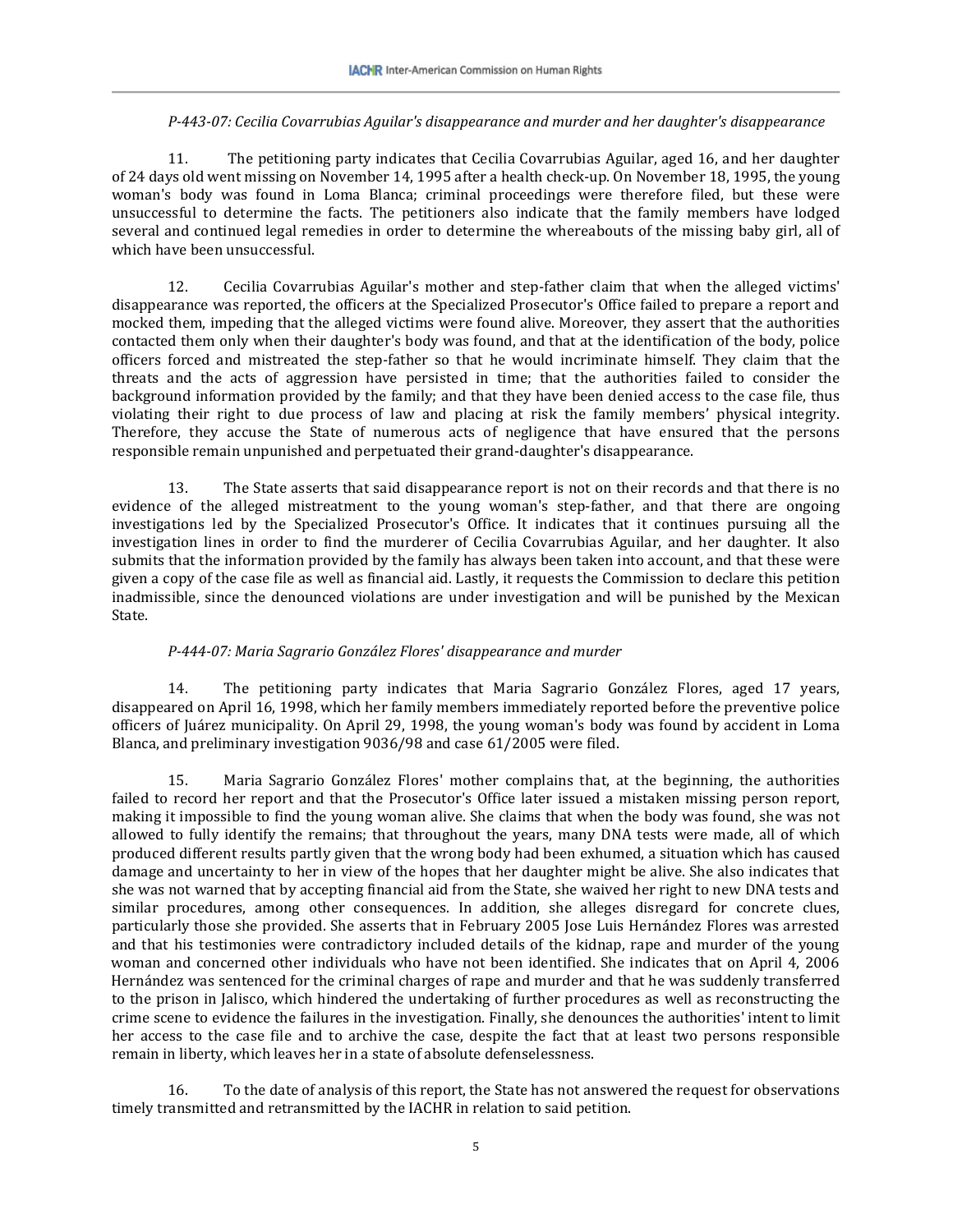#### *P-470-07: Olga Alicia Carrillo Pérez's disappearance and murder*

17. The petitioning party indicates that Olga Alicia Carrillo Pérez, aged 20 years, disappeared on August 10, 1995 and that on the following day her family members reported her disappearance before the Preliminary Investigations Office. On September 9, 1995, an unrecognizable skeleton was found and the authorities claimed it belonged to the young woman missing; therefore, case 15561/95 was filed for the criminal offenses of aggravated murder, kidnap, equivalent of rape, criminal association and illegal exhumations and burials.

18. Olga Alicia Carrillo Pérez's mother asserts that the officers at the Public Prosecutor's Office mocked her when she reported her daughter's disappearance and failed to search for her, hindering that she was found alive. She complains that after the skeleton was found, there were many inconsistencies as regards the identification and they were forced by the authorities to accept the body without any evidence, which caused her and the family deep pain and uncertainty. She also indicates that the criminal proceedings included no expert studies or concrete background, and that the background information submitted by the family was rejected. However, from the beginning, an individual and his gang were accused –they had previously been accused of similar offenses. She claims that eleven years later, in 2006, these were acquitted and that ever since she has been unable to access the case files and that the specialized prosecutors abandoned the case, and that there followed new and groundless accusations that were part of a governmental strategy to "close cases." She alleges that such judicial inaction and the persistent impunity concerning the death of her daughter have eventually weakened her fragile health.

19. To the date of analysis of this report, the State has not answered the request for observations timely transmitted and retransmitted by the IACHR in relation to said petition.

# *P-928-07: María Elena Chávez Caldera's disappearance and murder*

20. The petitioning party indicates that Maria Elena Chávez Caldera, aged 15 years, disappeared on June 20, 2000 from the place where she worked as a domestic employee. On October 24, 2004, human remains were found which, according to the Prosecutor's Office, belonged to the young woman missing; as a result, investigation 25860/2000-1501 and criminal proceedings 17/2011 were filed.

21. Maria Elena Chávez Caldera's mother claims that the authorities took fifteen days to begin searching for her daughter, which prevented that she was found alive. She indicates that after the remains were found, the evidence was not duly preserved, the clothes were lost and no routine expert analyses were undertaken. Moreover, she submits that there were many inconsistencies during the identification, that the results were contradictory, that she was officially given false results by the prosecutor, and that the final identification was made on December 5, 2005 through the exhumation done by the Argentine Team of Forensic Anthropology. In addition, she claims that she was denied access to the case file, that for four years no proceedings were filed, that the authorities refused to include the background information that she provided while, at the same time, her daughter's ex-boyfriend was mistreated by police officers so that he would incriminate himself. In 2009, the information submitted by the family was included in the proceedings and one of the perpetrators was arrested and sentenced in April 2011. Finally, she submits that since her daughter disappeared, the family's life has suffered; that they feel under threat and that the delays in the investigation have permanently damaged her physical and emotional health.

22. To the date of analysis of this report, the State has not answered the request for observations timely transmitted and retransmitted by the IACHR in relation to said petition.

# **VI. EXHAUSTION OF DOMESTIC REMEDIES AND TIMELINESS OF THE PETITION**

23. The petitioners claim that despite decades after the crimes in Ciudad Juárez, the proceedings remain in preliminary stage and that the authorities have not yet clarified the facts or punished the perpetrators, which proves the judicial inaction and delay attributable to the authorities and which has ensured that the persons responsible remain unpunished. For its part, the State asserts –in relation to the